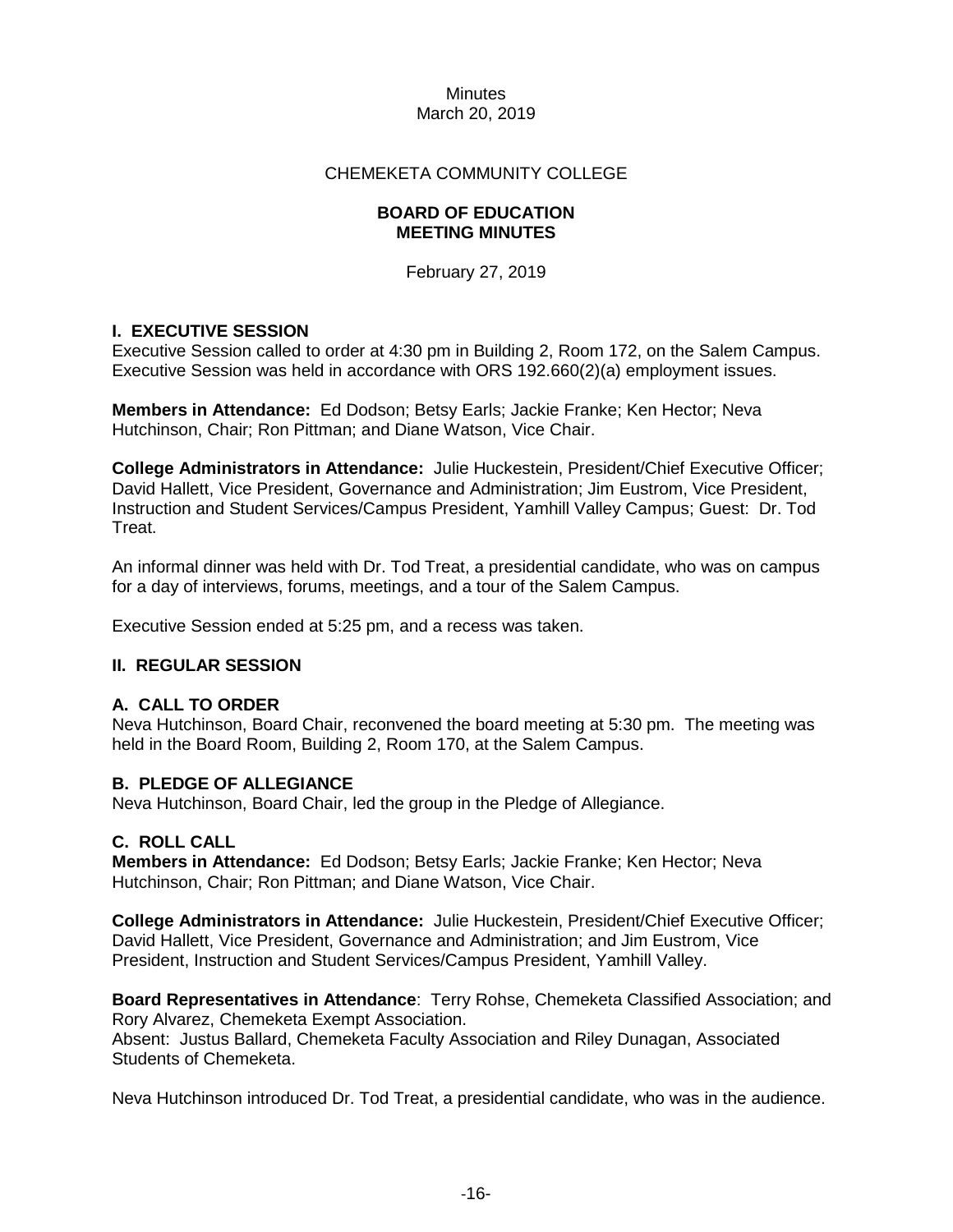Meeting Minutes Chemeketa Board of Education February 27, 2019 Page 2

## **D. COMMENTS FROM THE AUDIENCE**

None were heard.

## **E. APPROVAL OF MINUTES**

Ed Dodson moved and Diane Watson seconded a motion to approve the minutes of the Board Work Session and Budget Committee Orientation meeting on January 23, 2019. Betsy Earls and Ken Hector abstained since they did not attend the meeting.

The motion CARRIED.

Ken Hector moved and Jackie Franke seconded a motion to approve the minutes of January 16, 2019.

The motion CARRIED.

## **F. Reports from the Associations**

The ASC report and faculty association report were accepted as written.

Terry Rohse, Chemeketa Classified Association, said the report stands as written. Terry added 21 classified staff gathered to enjoy an afternoon of bowling on Sunday afternoon, February 24.

Rory Alvarez, Chemeketa Exempt Association, said the report stands as written. Neva Hutchinson acknowledged the exempt association for the seven \$1,000 scholarships that will be awarded to students this year.

## **Reports from the College Board of Education**

Ed Dodson attended the Agri-business banquet, Keizer Chamber First Citizens awards dinner, Silverton Chamber First Citizens awards, Dallas Chamber Community Awards, the Mid-Willamette Valley Council of Governments (COG) awards and business meeting, the Emergency Medical Services (EMS) graduation, the winter art show, Senator Jeff Merkley's Town Hall that was held in Chemeketa's auditorium, the Student Success Conference, SEDCOR Ag Business breakfast, OCCA Legislative Day at the Capitol, and an OCCA board meeting. Ed was also interviewed by an OSU graduate student about Chemeketa's history and attended presidential search activities including Skype interviews, finalist interviews, and forums.

Ron Pittman met with Representative Bill Post and Julie, made some calls to legislators on the legislator call-in day, and attended the annual COG awards and dinner meeting. Ron was also interviewed by an OSU student about Chemeketa's history.

Ken Hector attended the Salem Chamber Agri-business banquet, Silverton Chamber First Citizens awards, Senator Jeff Merkley's Town Hall, the EMS graduation, the student forum on tuition, the Association of Community College Trustees (ACCT) National Legislative Summit including a Public Policy and Advocacy Committee meeting, CTE day at the Capitol, and two Silverton Chamber Business group meetings. Ken met with Representative Rick Lewis with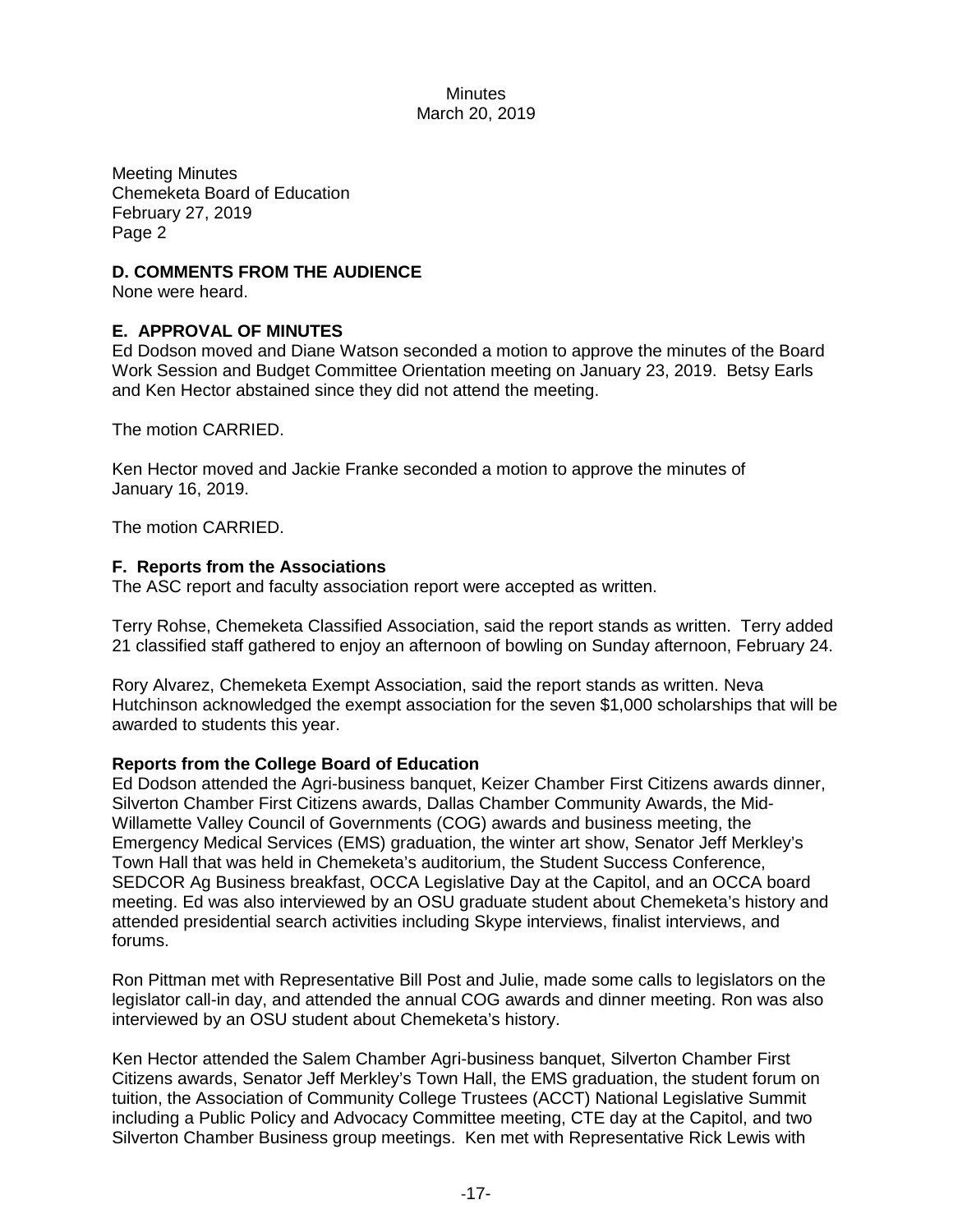Meeting Minutes Chemeketa Board of Education February 27, 2019 Page 3

Julie, Marion County Commissioner Kevin Cameron, participated on OCCA conference calls, and attended presidential search activities including Skype interviews, finalist interviews, and forums.

Jackie Franke attended the Keizer Chamber First Citizens Awards, a COG executive committee meeting, the COG new member orientation, and a planning meeting for the COG awards/dinner event, the COG annual awards dinner, and Senator Jeff Merkley's Town Hall. Jackie met with Senator Peter Courtney and Representative Brian Clem with Julie, made phone calls to legislators on the call-in day, and attended CTE Day at the Capitol. Jackie met with OSPIRG executive director Charlie Fisher and spoke at Mayor Kathy Figley's retirement celebration in Woodburn. Jackie participated in the board interviews with presidential candidates and attended forums.

Betsy Earls attended two West Salem Rotary meetings and was interviewed by an OSU student about Chemeketa's history.

Diane Watson attended the Salem Chamber Agri-business dinner, Keizer Chamber First Citizens Awards, Senator Jeff Merkley's Town Hall, the ACCT National Legislative Summit and a Diversity, Equity and Inclusion Committee meeting, and made phone calls to legislators on the call-in day. Diane also accompanied Julie to a legislator visit with Senator Kim Thatcher and met with John Goodyear to discuss libraries. Diane participated in the board interviews with presidential candidates and attended forums

Neva Hutchinson attended the Agri-business banquet, Keizer Chamber First Citizens awards dinner, Silverton Chamber First Citizens awards, the COG awards and business meeting, CTE Day at the Capitol, the student forum on tuition, and testified before the Higher Education Coordinating Commission (HECC) about community college funding. Neva attended presidential search activities including Skype interviews, finalist interviews, and forums.

## **Reports from the Administration**

Jim Eustrom had no report.

## **G. INFORMATION**

**College Policies #1751, Sexual Harassment, Discrimination, and Misconduct; #1760, Use of College Network, Technology, Communications Resources; #1765, Security of Personal Information; and #3210, Faculty: Definition**

Rebecca Hillyer presented four policies that were reviewed by the President's Advisory Council. Board action will be requested in March.

## **Resolution No. 18-19-08, Property and Casualty for Education (PACE) Joinder of Trust Agreement**

Rebecca Hillyer reported that due to major revisions of the PACE bylaws, all member schools have been asked to take the new joinder trust agreement and resolution to their boards before renewal which occurs in June. Board approval will be requested next month.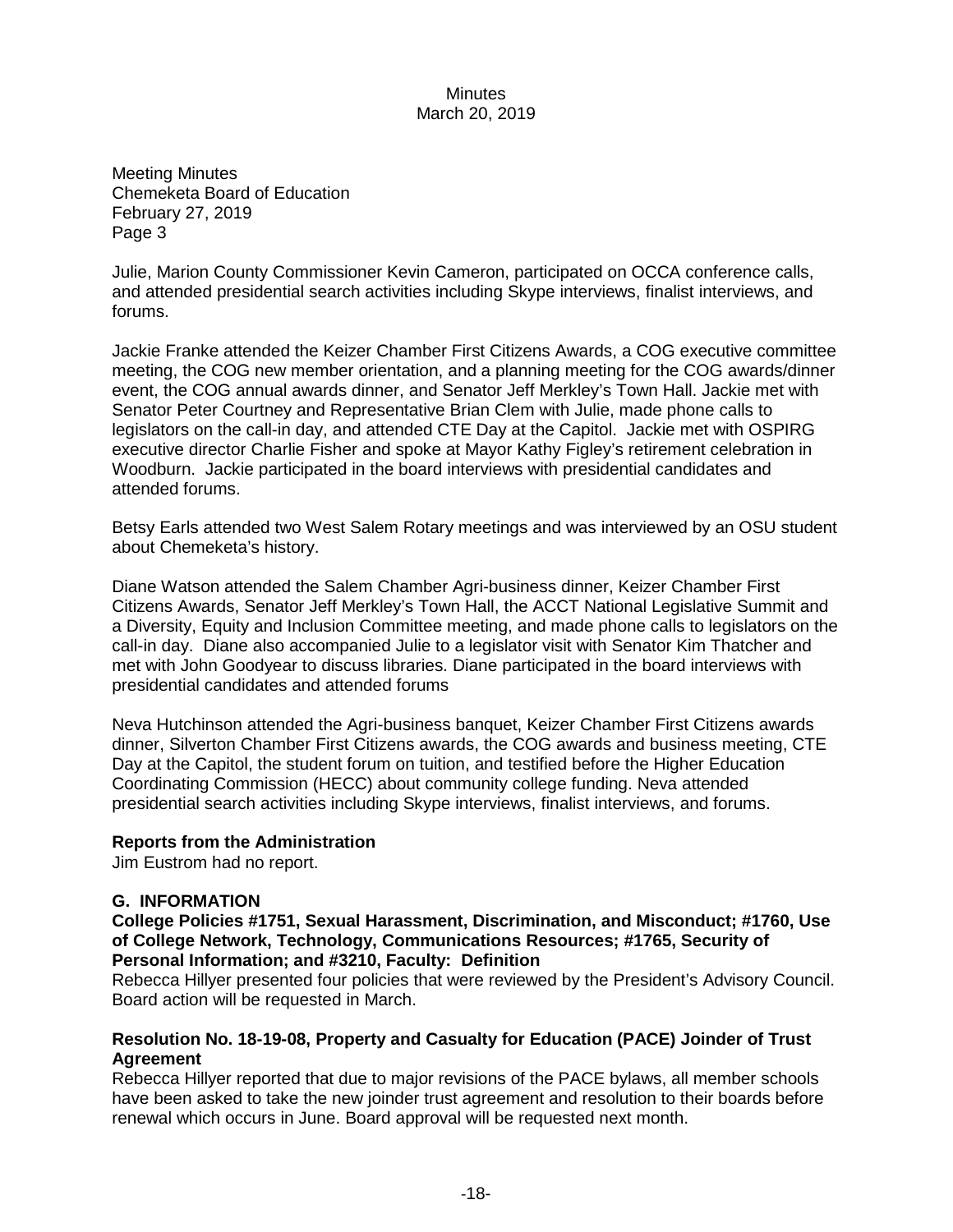Meeting Minutes Chemeketa Board of Education February 27, 2019 Page 4

## **Computer-Aided Manufacturing (CAM) Fundamentals Certificate of Completion**

Johnny Mack, CTE executive dean, reported last month two certificate programs were suspended. This proposed certificate is the result of faculty and the advisory committee developing a new certificate to meet industry needs. Neva Hutchinson was pleased to see internships included each term. Johnny added most students get hired before they complete the program and many employers allow them to continue their education while working. Diane Watson asked what would be the salary for those who complete the two-year program. Johnny said it would be around \$65,000 for students with an Associate of Applied Science degree. Board approval will be requested in March.

## **H. STANDARD REPORTS**

## **Personnel Report**

David Hallett said the report stands as written.

## **Budget Status Report**

Miriam Scharer referred to the Statement of Resources and Expenditures and noted property taxes continue to roll in and the State Appropriations line item reflects the three state payments for this year; some additional funding will be coming through this month to bring us to 100 percent of state funding. There was nothing significant to report in the budget status report other than monitoring personnel balances for savings to help offset cuts for next year. The Status of Investments reflects one additional investment in the listing.

## **Capital Projects Report**

Rory Alvarez said the report stands as written. Julie Huckestein drew attention to the written report that the Marion County Sheriff's Office will begin to utilize office space in Building 14 starting in April.

## **Chemeketa Cooperative Regional Library Service (CCRLS) Report**

John Goodyear thanked Diane for meeting with him about the Keizer library. The workgroup plans to apply for a grant to do a community assessment. Keizer will need to become a public library first before they can qualify to be a CCRLS library.

The Salem library has been weeding out their collection of books in preparation of moving out of the building for an earthquake retrofit. There has been some public misunderstanding about the number of books in the Salem library. CCRLS was involved since they ran reports for the state for all member libraries and, unfortunately, they were including magazines as part of the printed material. CCRLS had to separate those numbers out and provide an update on the number of books in the Salem library and the number is being questioned. CCRLS has had multiple meetings with the Salem library and has worked in good faith to provide accurate numbers.

Ed Dodson asked about the Falls City library. John reported the Falls City library has closed and the building is now classrooms. All the books were discarded or given to other libraries. Falls City residents can utilize the Dallas library, but there is no courier service.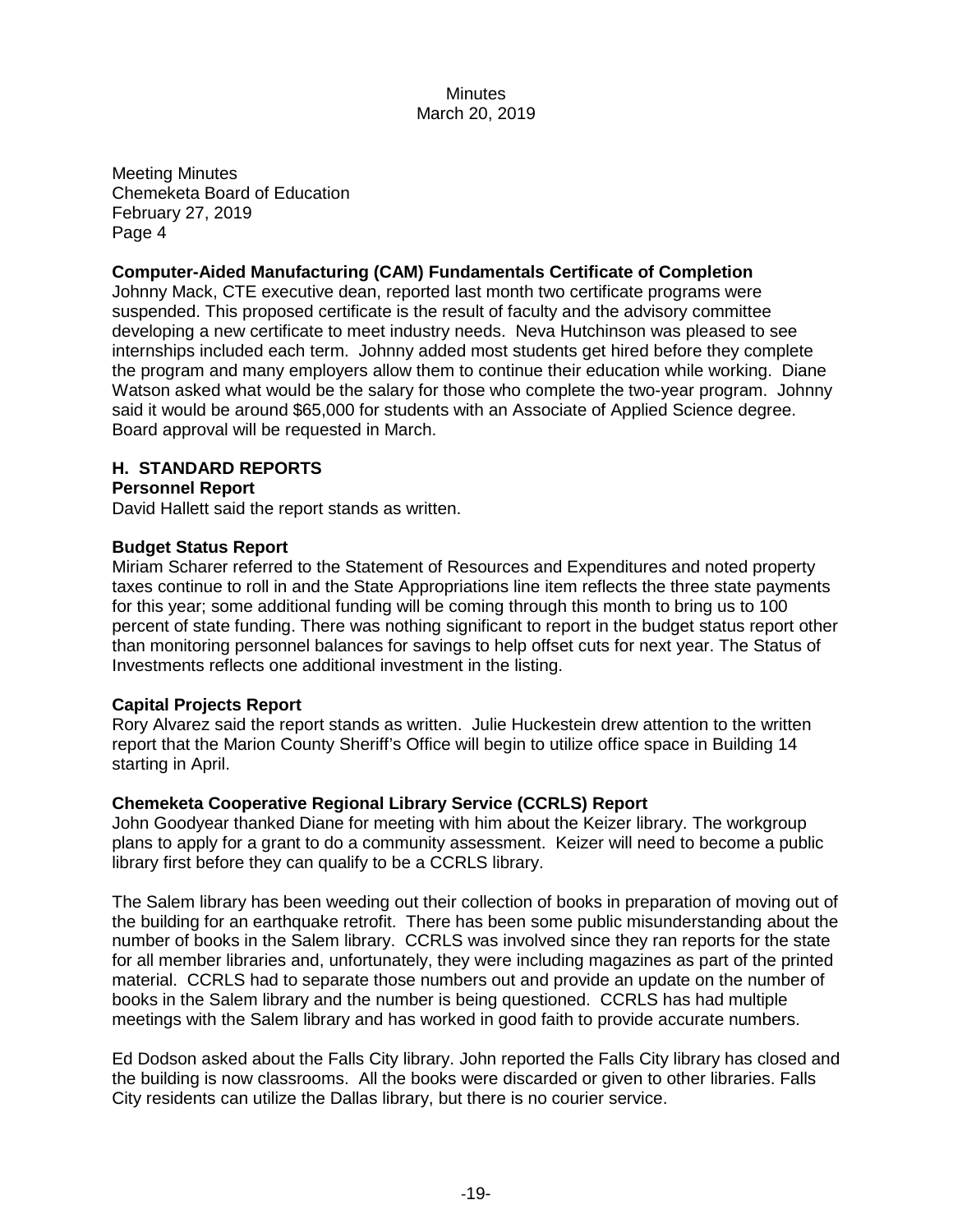Meeting Minutes Chemeketa Board of Education February 27, 2019 Page 5

## **Recognition Report**

Julie Huckestein acknowledged all the employees in the written report. Julie acknowledged and thanked Neva Hutchinson, Board Chair, who testified at the Higher Education Coordinating Commission (HECC) on funding for community colleges and the impact on Chemeketa.

# **I. SEPARATE ACTION**

# **Approval of Proposed Student Tuition for 2019–2020**

Miriam Scharer referred to the green sheet in the board folder. Last month the initial proposal was made for an increase in the 2019–2020 tuition and universal fee rates and to add a differential fee. Following feedback and further review of the college's projected financial position for this year and next, current legislative discussions around funding and tuition caps, and the college's commitment to realigning rates within three years with comparator colleges (Linn-Benton, Lane, Portland, Mt. Hood, and Clackamas), the proposal has been amended as follows:

- Tuition increase of \$4 per credit to \$91 per credit (was \$3 or \$90 per credit)
- Universal fee (credit courses) increase of \$6 per credit to \$24 per credit (no change from last month)
- Total increase of \$10 per credit or \$115 per credit (was \$9 or \$114 per credit)

Miriam shared highlights and further clarification on 1) the Revised Tuition Setting Guidelines noting the college projects increases for the three-year period assuming a five percent increase annually for the comparator colleges listed above. The college would need to increase tuition and the universal fee by approximately \$11 per credit in 2020–2021 and \$12 per credit in 2021–2022; 2) Student Tuition and Universal Fee rate proposal for 2019–2020 would reflect an increase in the total annualized in-state per credit tuition increase by \$450 (\$405 formerly) to \$5,175 (\$4,725 formerly). Chemeketa would still be the second lowest among the comparator colleges based on current year rates; and 3) Differential Fee rates for high cost courses and programs remain the same as presented last month and would be based on funding from the state as follows: \$10 per credit if funding is less than \$590 million or \$5 per credit if funding is \$590 million or above. The differential fee would be effective Fall 2019.

On January 29, the college held a student tuition forum to share the initial proposal on tuition and fee increases. The panel included Jim Eustrom, Manuel Guerra, Ryan West and Miriam Scharer. Approximately 75–100 students attended, and students asked very thoughtful questions. There was a large representation from the automotive program and they appeared in support of the differential fee as long as investments were made in state-of-the-art equipment for their program. Manuel Guerra read the comments from the summary report from Riley Dunagan on their concerns about the increase, student opportunities and jobs on campus, and general comments. A copy of the report will be in the official board file.

Board members agreed that raising tuition is a difficult decision and is not taken lightly. The college and the board recognize the impact this has on students; however, in order to maintain the operations and provide quality services and programs to students, a tuition increase is necessary.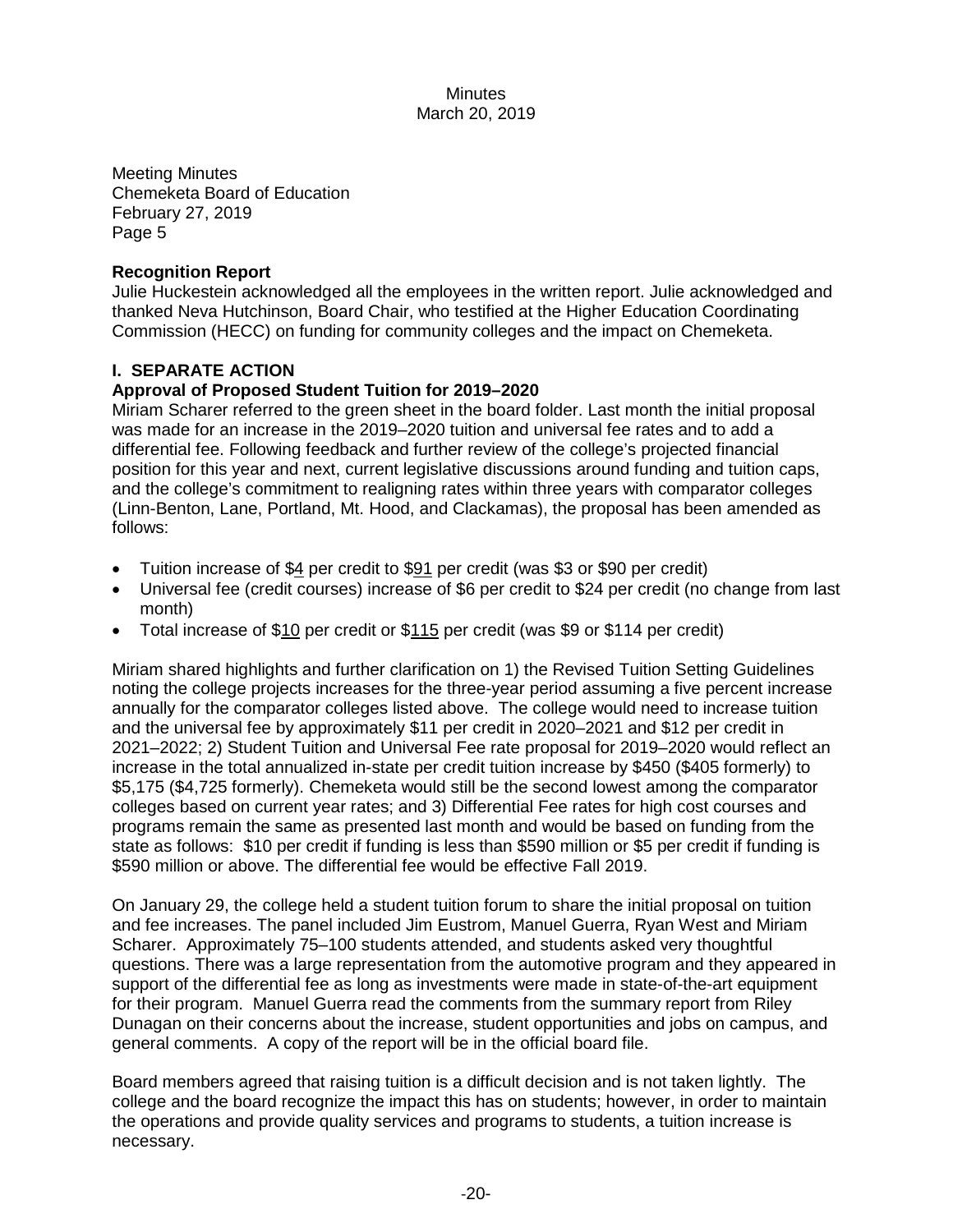Meeting Minutes Chemeketa Board of Education February 27, 2019 Page 6

Ken Hector moved and Ed Dodson seconded a motion to approve the proposed student tuition rate and universal fee for 2019–2020, effective Summer 2019, and the differential fee effective Fall 2019, as presented in the green sheet.

The motion CARRIED unanimously.

#### **Approval of Resolution No. 18-19-09, Exemption from Competitive Bidding for the Chemeketa Agricultural Complex Local Contact Review Board Adoption**

Miriam Scharer reported last month a request to do an alternative contracting method for a Request for Construction Manager/General Contractor (CM/GC) for the Ag Complex was presented as an information item. This month a resolution and the supporting findings for the alternative contracting method were presented. Miriam briefly reviewed the statutory requirements of Favoritism/Competition and Cost Savings, and additional factors including Operational, Budget, Financial; Public Benefit; Value Engineering; Specialized Expertise; Public Safety; Market Conditions; Technical Complexity; and Funding Sources.

Neva Hutchinson opened the public meeting of the Local Contract Review Board at 6:35 pm. There were no comments, and the public meeting was closed at 6:36 pm.

Ron Pittman moved and Betsy Earls seconded a motion to approve Resolution No. 18-19-06 to exempt from competitive bidding, a public improvement contract for the Chemeketa Agricultural Complex based on findings and resolution that demonstrate that utilizing a Request for Proposal for the selection of a CM/GC (i.e., alternative contracting method) is unlikely to encourage favoritism in the awarding of the public contract or substantially diminish competition, and it will likely result in substantial cost savings.

The motion CARRIED.

## **Approval of Resolution No. 18-19-12, Chemeketa Community College Board of Education to Call on the Oregon Legislature to Fund Community Colleges**

Julie Huckestein reported all Oregon community colleges will be putting forth resolutions requesting the legislature fund community colleges at \$747 million which provides a base of \$647 million and includes \$70 million for career and technical education and \$70 million for student support. Julie thanked Justus Ballard who brought this up last month.

Ken Hector moved and Ed Dodson seconded a motion to approve Resolution No. 18-19-12, to call on the Oregon legislature to fund Oregon's 17 community colleges at \$787 million currently proposed by the Higher Education Coordinating Commission.

The motion CARRIED.

## **Approval of Retirement Resolutions No. 18-19-11, Alba M. Scholz**

Diane Watson read the retirement resolution for Alba M. Scholz.

Ron Pittman moved and Diane Watson seconded a motion to approve the retirement resolution for Alba M. Scholz.